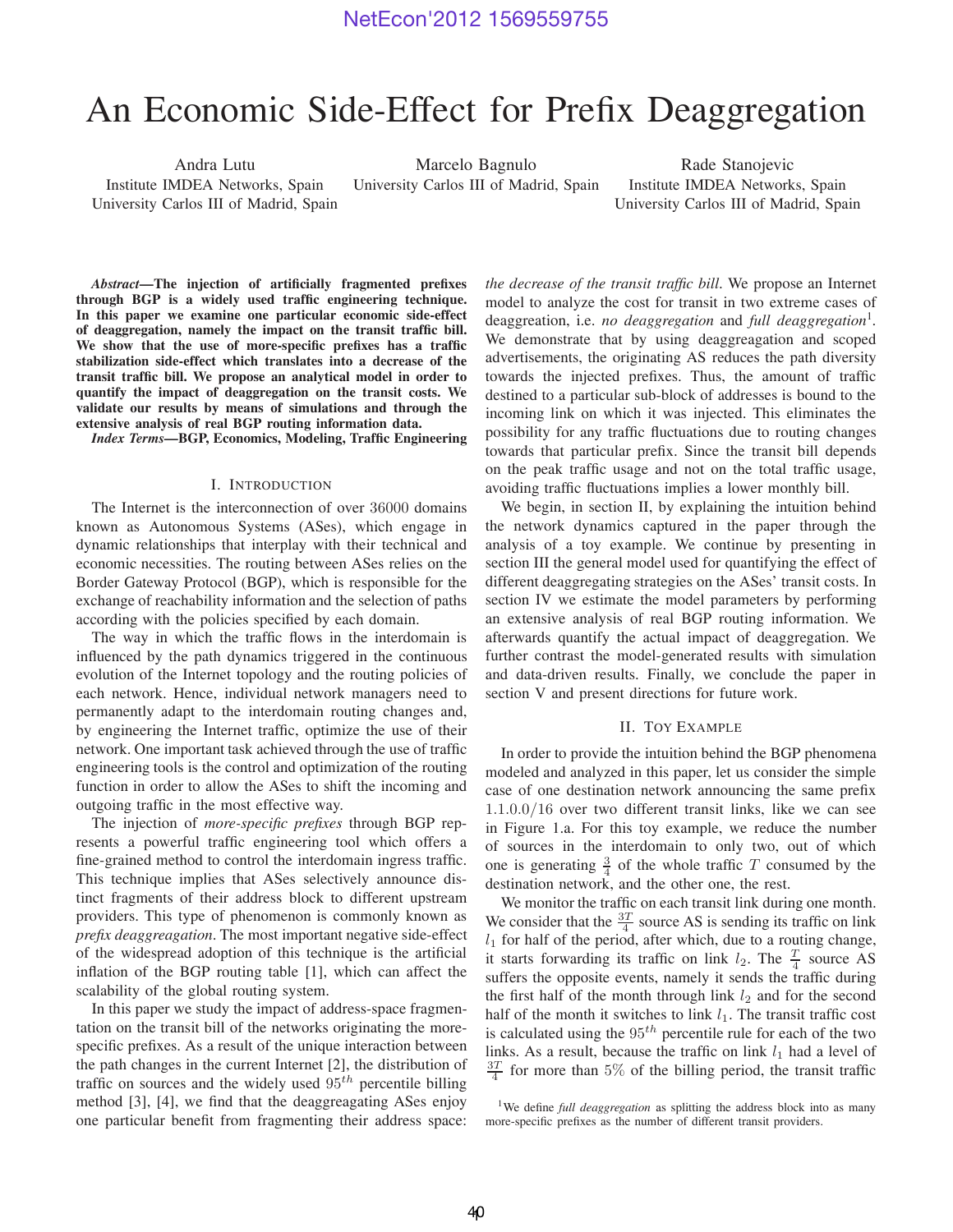

Fig. 1. Toy example representation.

bill for link  $l_1$  is  $c \frac{3T}{4}$ . Similarly, the transit traffic bill for link  $l_2$  is also  $c \frac{3T}{4}$ , because for more than 5% of the billing period the traffic level was  $\frac{3T}{4}$ . Therefore, the total cost payed for the consumed traffic T is  $c \frac{3T}{2}$ , which is with  $c \frac{T}{2}$  higher than the cost  $cT$  paid based on the  $95<sup>th</sup>$  percentile rule if no routing changes would happen.

We show in this paper that the destination AS can avoid the fluctuations of traffic due to routing changes through deaggregation and thus also avoid the implicit augmentation in the transit traffic monthly bill. Consider that the destination AS divides its address space into two more-specific prefixes and announces each on a separate link, i.e. announces 1.1.0.0/17 through link  $l_1$  and 1.1.128.0/17 through link  $l_2$ , like we can observe in Figure 1.b. This means that no traffic fluctuations induced by routing dynamics exist on either links and, consequently, the sum of the  $95<sup>th</sup>$  percentiles on the two links is simply  $T$ . Consequently, in this scenario, the routing changes cannot impact the  $95<sup>th</sup>$  percentile and the transit traffic monthly bill for the destination AS is  $cT$ .

Regardless of the simplicity of the example presented here, the toy model does illustrate the basic intuition behind the observed phenomena, where routing changes may increase the transit bill for the destination AS, without increasing its total incoming traffic. In the following section, we propose the general Internet model which extends this example to capture more complex aspects of the Internet.

## III. MODEL DESCRIPTION AND SAVINGS ANALYSIS

The general Internet model described here accounts for the route dynamics which are responsible for large traffic shifts in the interdomain, like previously observed in [2]. Given that, in the current Internet, paths are calculated independently for each destination, we model the Internet at the AS-level assuming, without any loss of generality, the existence of one destination AS and  $N$  sources of traffic. We perform our analysis on the case of the destination network with  $n$ links accommodating the incoming traffic from N sources. We assume a symmetric model where all the links have the same capacity.For the ease of the presentation, we assume an uniform distribution of incoming traffic on the destination address space. In the case of an uneven traffic distribution, it



Fig. 2. Graphical representation of the proposed Internet model for routing changes.

can be easily proved that a correspondingly proportional prefix fragmentation can be found so that the amount of traffic per more-specific prefix are comparable. As depicted in Figure 2, we integrate here three important elements, i.e. the interdomain path changes, the traffic model and the cost model. Their entanglement offers the necessary structure for studying the influence of deaggreagation techniques on interdomain traffic.

## *A. Deaggregation Strategies and The Sticky Model for Interdomain Routing Changes*

We model two extreme behaviours with respect to prefix deaggregation. We denote by  $\lambda$  the number of prefixes injected in the interdomain by the origin AS. One behaviour describes the AS which can choose to announce the same aggregated prefix through all its links ( $\lambda = 1$ ). Alternatively, the origin AS can decide to evenly fragment its address block across its providers and announce disjoint more-specific prefixes on different transit links ( $\lambda = n$ ). We assume that the assigned address space can be evenly split between the available number of links and announced by the destination AS as a single morespecific prefix separately on a different  $link<sup>2</sup>$ . Moreover, we assume that the announced prefixes are propagated as injected by the origin [5], which is aligned with current operational practices. Additionally, we assume the full reachability of the injected prefixes, meaning that every AS in the interdomain receives several routes for the *n* prefixes corresponding to the originating AS and selects one route for each prefix. In order to better understand the impact of the path changes on the cost for transit traffic, we analyze the path changes in a period of time relevant for the billing process, namely a month.

We model the interdomain route dynamics as follows. We model the initial-state set of routes as a random selection between the available BGP paths between each source AS towards any destination prefix, performed at the beginning of the analyzed time interval. In other words, we assume that if

<sup>2</sup>While it is not always true that the evenly divided address space can be announced only as a single aggregated prefix, we can find a particular fragmentation of the address space that would allow us to achieve the uniformity desired and announce the smallest number of more-specific prefixes.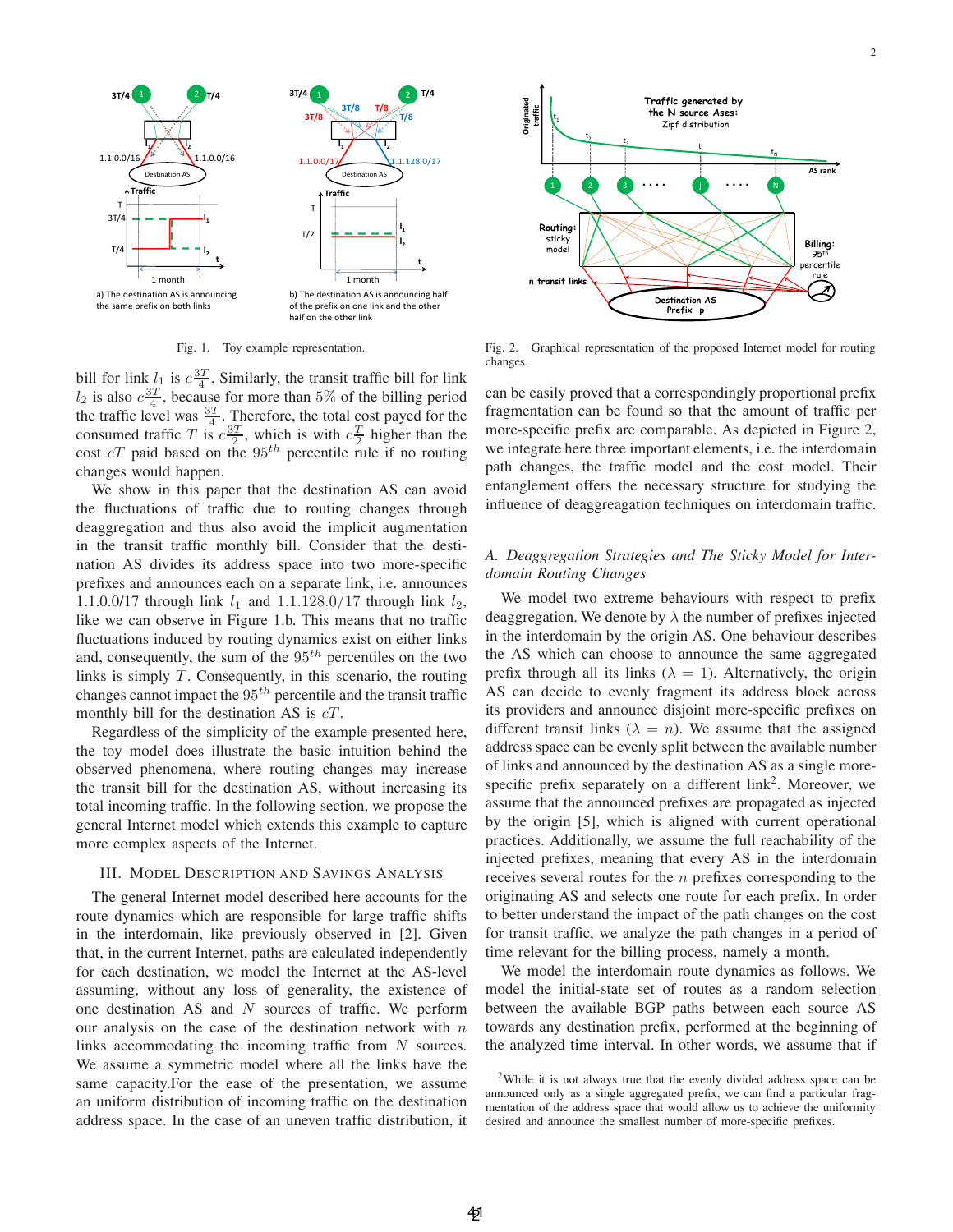a destination AS announces a prefix over  $n$  different links, then the probability that any of those links is a part of the forwarding path from a source towards the destination at the initial state is  $\frac{1}{n}$ . This assumption can be easily modified so that the model includes a different probability distribution on the available transit links.

In the rest of the time interval, we analyze the routing state by incorporating the dynamics of the routing process due to topology or policy changes<sup>3</sup>. We divide the month into 5 minutes intervals (consistent with the  $95<sup>th</sup>$  percentile billing rule) and use a time-slotted model to analyze the impact of path changes. Keeping in mind the fact that the majority of paths in the Internet are usually remarkably stable [6], we surmise in our model a small probability  $p$  for the path used in a given time-slot during a month to be different from the initially chosen one. Thus, we consider that the system is constantly performing a sticky process for readjusting to changes in the network.

#### *B. Traffic model*

In this section we model the traffic distribution on the available incoming links, depending on the manner the destination AS injects its prefix(es) in the interdomain.

We assume that each source network  $j$  included in our model generates an amount of traffic  $t_i$  towards a given destination in the interdomain, with the distribution depicted in Figure 2. We assume that the generated traffic  $t_i$  follows a Gaussian distribution characterized by the statistical mean  $\mu_i$ and a variance  $\sigma_j^2$ .

*1) Distribution of Traffic on Sources:* We assume that the traffic generated towards a given destination is distributed among the existing sources according with Zipf's law, as previously described in [7]. This assumption is consistent with the traffic measurements in [8], as the Zipf distribution is a particular case of a power law distribution. Given a ranking of the Internet entities, the Zipf law states that the traffic generated by a network is inversely proportional with its rank. For any destination network we assign the following amount of incoming traffic from AS with rank  $j$ :

$$
t_j = \frac{\frac{1}{j^{\alpha}}}{\sum_{k=1}^{N} \frac{1}{k^{\alpha}}} T = z_j(\alpha)T,
$$
 (1)

where  $z_i(\alpha)$  is the j ranked element corresponding to AS j in a Zipf distribution of  $N$  elements with the skewness parameter  $\alpha$ . The total amount of traffic received by the destination AS can be expressed as the sum of all the traffic contributions  $T = \sum_{j=1}^{N} t_j$ , for all sources j in the Internet.

*2) Distribution of Traffic on Transit Links:* The total amount of traffic  $T$  consumed by a particular AS in the Internet consists of the contribution of all the sources in the interdomain. We analyze here the traffic distribution on the  $n$ ingress links of a destination AS.



Fig. 3. Traffic dynamics for each transit link.

We begin by characterizing the distribution of traffic on the incoming links of a destination AS that announces its address space as *one single aggregated prefix*. Consequently, any of the available links towards the destination network can be a part of the traffic forwarding path. For a given destination AS with n links we define the subset  $s_i$  of sources which have as initial state path a route which includes link  $i$ , where  $i = 1, n$ . For example, as depicted in Figure 3, subset  $s_1$ includes all the source networks that have chosen transit link 1 in the initial phase of the model. Due to the fact that each link has the same probability of being chosen by each source for traffic forwarding in the initial state of the interdomain routing process, the expected value of the size of source sets  $s_i$  is of  $\frac{N}{n}$  ASes. Consequently, in case of *no deaggregation*, the incoming traffic on each link in the initial state of the routing process has an expected value of  $\frac{T}{n}$ .

When dividing the month in many equal-sized time-slots, we further consider that the sticky routing model is adapting in each time-slot to the path changes which may have occurred. Therefore, in every time interval in the analyzed period, with a probability  $p$  the current forwarding path is different from the one used by the same AS in the initial state. This triggers the shift of a certain amount of traffic from link  $l$  to the rest of the links for the destination AS and the other way around.

We denote with  $\theta_i^{-}(t)$  the random variable which represents *the traffic reduction* at moment  $t$  from link  $i$  and dividing among the rest of the transit links, as we can observe in Figure 3. The unstable traffic  $\theta_i^-(t)$  leaving link i at moment t can be further expressed as  $\sum_{j \in s_i} q_j(t) t_j$ , where  $t_j$  represents the traffic generated by source AS j and has the expression in (1),  $s_i$  represents the set of sources with initial-state path including link i and  $q_j$  is either 1 if at moment t link i is a part of AS  $j$ 's forwarding path or  $0$  in the contrary case. Formally,  $P(q_j = 1) = p$  and  $P(q_j = 0) = 1 - p$ . The traffic reduction follows a Binomial distribution, i.e.  $\theta_i^- \approx Binomial(\frac{N}{n}, p)$ , with  $i \in [1, n]$ .

When analyzing the traffic on a link we also have to consider *the traffic increase* in the current link i from receiving traffic from the rest of the links  $k \neq i$ . This represents only a fraction of the total traffic moving away from any other link towards the current transit link. We denote with  $\theta_k^-(t)$  the traffic leaving any link k, where  $k \neq i$ . Similar to the case of link *i*, we can express  $\theta_k^-(t)$  as  $\sum_{j \in s_k} q_j(t) t_j, k \neq i$ , where  $q_j$ 

<sup>&</sup>lt;sup>3</sup>We do not consider the routing changes due to ingress link failures, as these changes cannot be accounted as potential savings since any operational viable deaggregation strategy must support backup links.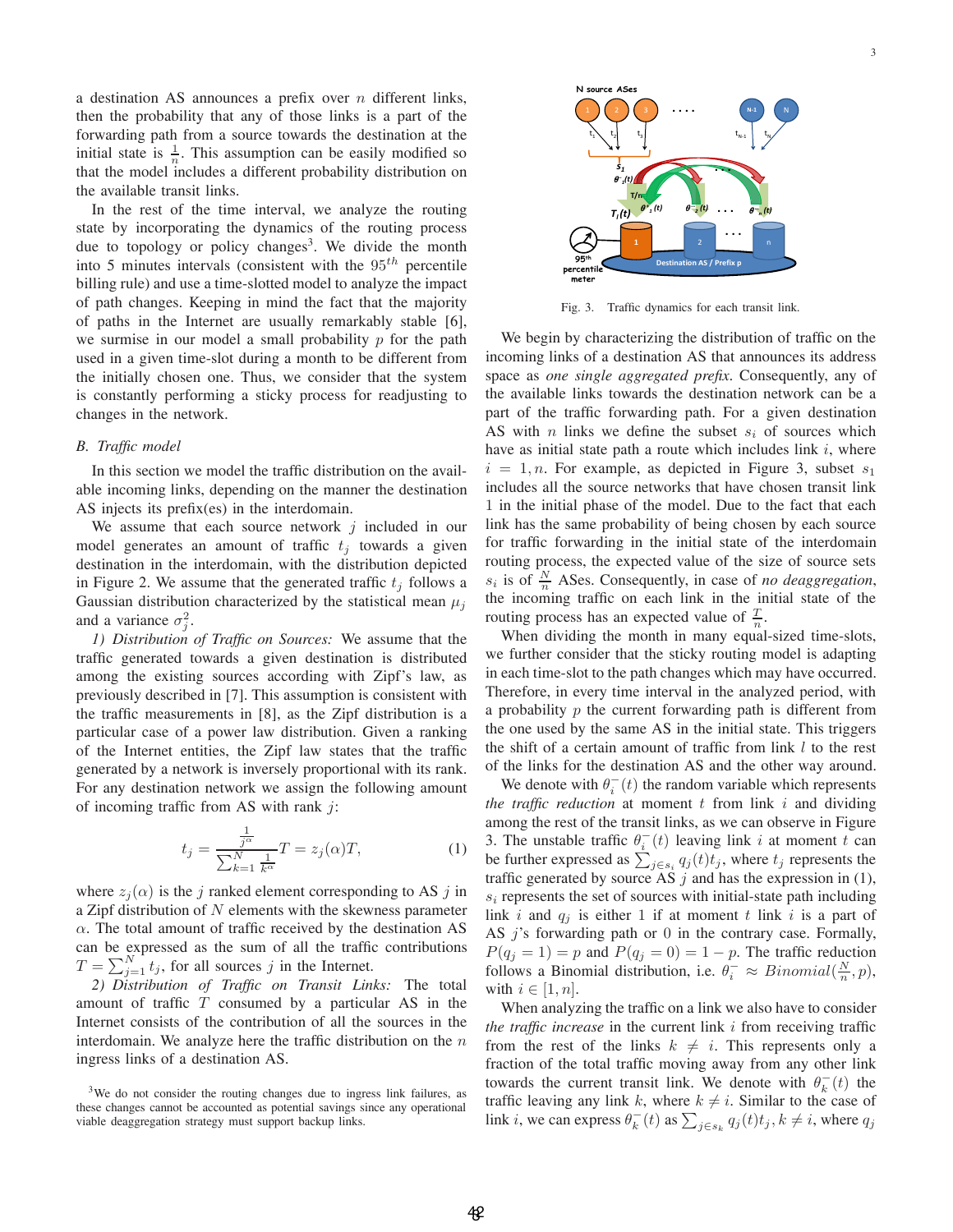is either 1 or 0 depending if at moment t link i is a part of the forwarding routed used by the source AS or not and  $t_i$  has the expression in (1). The traffic shift probability is equal to the probability of path change p, i.e.  $P(q_i = 1) = p$ . The total unstable traffic is represented by  $\sum_{k\neq i} \theta_k^-(t)$ . This amount evenly splits between all the  $n - 1$  equiprobable alternative links, including the analyzed link i. Consequently, the expected value of the incoming traffic denoted by  $\theta_i^+(t)$  on link i is represented by the  $\frac{1}{n-1}$  part of all the total unstable traffic, i.e.  $\frac{1}{n-1} \sum_{k \neq i} \theta_k^{-}(t)$ .

We can now express the total volume of traffic on each link towards the destination, which changes at every time-slot  $t$ like showed in the following expression:

$$
T_i(t) = \frac{T}{n} - \theta_i^-(t) + \theta_i^+(t),
$$
 (2)

where  $\theta_i^-(t)$  represents the traffic leaving link *i* and  $\theta_i^+(t)$ represents the expected value of the traffic shifting from the rest of the links to link i.

Therefore, the expressions for the statistical mean and variance for the total traffic on link  $i$  when a single prefix is announced over all the available links are:

$$
\sigma_i^2 = p(1-p) \left[ \left( 1 - \frac{1}{(n-1)^2} \right) \sum_{j \in s_i}^{|s_i| = \frac{N}{n}} t_j^2 + \frac{1}{(n-1)^2} \sum_{j=1}^N t_j^2 \right] + \mu_i = \frac{T}{n}.
$$
 (3)

In the alternative strategy case of *full deaggregation*, the AS is announcing as many more-specific prefixes as number of transit links. Consequently, the size of the set of sources with a route that includes link i in the initial state is  $|s_i| = N$ . In other words, every source AS installs in its routing table a stable path for each transit link for the destination AS. This implies that the traffic shifting from one link to the others is zero and, similarly, the traffic incoming from the rest of the links is also null. Therefore, the variance of the traffic on each link resulting from route changes is  $\sigma_i^2 = 0$ , as the traffic forwarding paths are very stable. Consequently, the incoming traffic on each link equal with  $\frac{T}{n}$  is confined to the preferred incoming link and does not fluctuate during the analyzed period.

## *C. The Cost Analysis*

The 95<sup>th</sup> *percentile rule* is currently the most widely-spread billing method among ISPs [3]. This method usually implies that the agreed billing period (usually a month) is sampled using a fixed-sized window, each interval yielding a value that denotes the traffic transferred during that period. The resulting intervals are sorted and the  $95<sup>th</sup>$  percentile of this distribution is used for billing [3].

A recent transit cost survey [9] has shown that the price per unit of transfered traffic, denoted here by  $c_t$ , decreases with the increase of the expected volume of transit traffic, following a convex dependency. However, this is only true when the increase of the expected amount of traffic is significant i.e. one order of magnitude. In the case where the increase of expected traffic volume is in the same order as the initial traffic volume, the cost per Mbps remains constant. We expect that the variations in traffic do not change the order of magnitude of the received traffic, therefore we consider the following linear cost function for the transit traffic:  $C = c_t * V$ , where V is the charging traffic volume (i.e. the  $95<sup>th</sup>$  percentile of the monthly traffic) of the destination AS i and  $c_t$  is the corresponding transit traffic unit cost. We consider that the total charging traffic volume for any destination AS represents the addition of all the chargeable traffic volumes on each incoming link, and therefore can be expressed as

$$
V = \sum_{i=1}^{n} (\mu_i + 1.96\sigma_i), \tag{4}
$$

where  $n$  represents the number of incoming links for the destination AS, and  $\mu_i$  and  $\sigma_i$  have the expressions from (3). Given the fact that the traffic on link  $l$  follows a Binomial distribution B(N, p), we can approximate it with a *Normal (Gaussian) distribution*  $N(\mu_i, \sigma_i^2)$ . The expression  $\mu + 1.96\sigma$ from (4) represents the estimation of the  $95<sup>th</sup>$  percentile of a Normal random variable  $N(\mu, \sigma^2)$  representing the individual traffic volume on the incoming links.

⎦ ; in the two previously mentioned cases. We calculate next In order to capture the impact of deaggregation on the transit traffic bill, we evaluate the amount of chargeable traffic the total amount of chargeable traffic on each link, i.e. the  $95<sup>th</sup>$  percentile of the link traffic, when no deaggregation is performed by the destination AS  $(v_i|_{\lambda=1})$  and when the number of prefixes announced is equal to the number of available links  $(v_i|_{\lambda=n})$ :

$$
v_i|_{\lambda=1} = \frac{T}{n} + 1.96\sqrt{p(1-p)} \sqrt{\sum_{j \in s_i} t_j^2 + \frac{1}{(n-1)^2} \sum_{k \neq i} \sum_{j \in s_k} t_j^2},
$$
  

$$
v_l|_{\lambda=n} = \frac{T}{n}.
$$
 (5)

Consequently, after substituting  $t_j$  with the expression in (1), the additional traffic on each expression in (1), the additional traffic on each link  $\gamma_i = \gamma_i(p, \alpha, T)$  =  $v_i|_{\lambda=1} - v_i|_{\lambda=n}$  becomes  $\gamma_i \; = \; 1.96 T \sqrt{p(1-p)} \sqrt{\sum_{j \in s_i} z_j^2 + \frac{1}{(n-1)^2} \sum_{k \neq i} \sum_{j \in s_k} z_j^2}$ where  $z_i = z_i(\alpha)$  represents the Zipf coefficient in (1). Furthermore, the difference in the total charging traffic volume for the analyzed destination AS with  $n$  links can be expressed as the sum of the traffic fluctuations in all the links, yielding the expression for the total volume of additional chargeable traffic:

$$
\gamma = \gamma(n, p, \alpha, T) = \sum_{i=1}^{n} \gamma_i(p, \alpha, T). \tag{6}
$$

The savings in transit traffic bill represent the cost  $c$  payed for the burstable, unstable traffic, i.e.  $c = \gamma c_t$ . Henceforth, the saved amount in the transit traffic bill represents a fraction of

$$
RS = \frac{\gamma}{T + \gamma} \tag{7}
$$

out of the actual price payed for the consumed traffic without deaggreagation. Substituting the expression for  $\gamma$  with the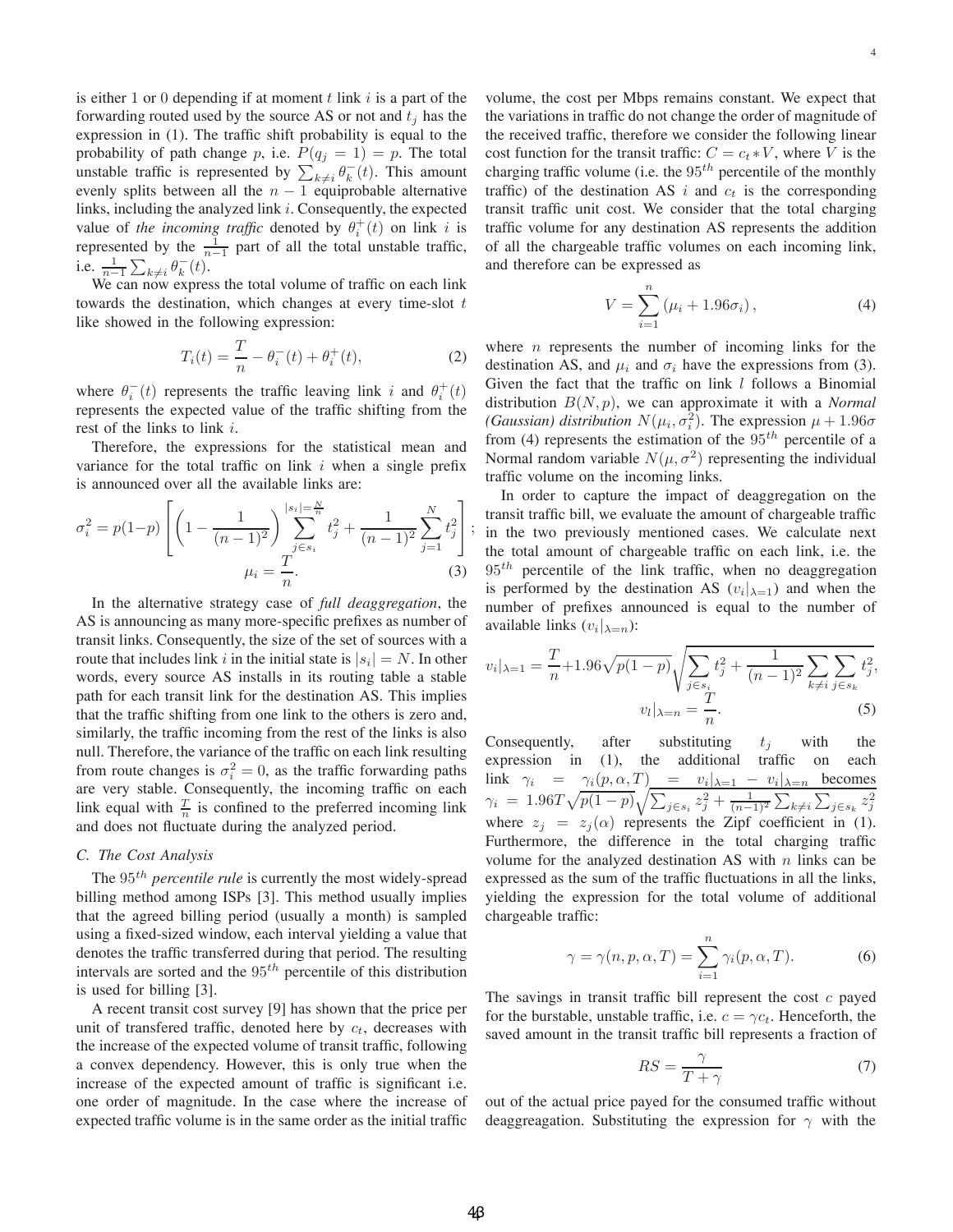expression in (6) yields that the relative transit traffic savings are a function of the number of links towards the destination AS, the instability probability  $p$  and the skewness parameter  $\alpha$  :  $RS = f(n, p, \alpha)$ .

### IV. NUMERICAL RESULTS AND MODEL VALIDATION

In this section we first obtain numerical results for the analytical model. We then validate the model by contrasting these results with quantifications from both simulations and data driven estimations using real BGP traces.

In order to apply the proposed model to the current Internet and estimate the potential savings in the transit costs, we need first to assign realistic values to the model parameters, namely, N, n,  $\alpha$  and p. Parameter N stands for the number of ASes in the Internet, which is in the order of 36000. The skewness parameter  $\alpha$  for the Zipf distribution on the traffic sources is estimated in the current state of the art [7], [10] to a value of 0,9. As parameter  $p$  represents the probability of a change in the ingress link used by the source ASes to send traffic towards the destination, we estimate it by analyzing the data set containing real BGP routing information. Parameter n represents the number of transit links which we estimate in the next section following the routing data analysis.

## *A. Data Set*

The data set used includes the full BGP routing table snapshots taken every 8 hours from66 different ASes present in the RIPE database [11], during the months of December 2010 until May 2011. This adds up to a total of more than 35000 snapshots of full routing tables, containing the BGP routing information from the 66 analyzed sources towards more than 350000 destination prefixes. We approximate the amount of traffic generated by each source by extracting from the Zipf distribution of traffic on the 36000 sources only the elements corresponding to the official ranks for the set of 66 different analyzed sources. We use the official CAIDA ranks assigned based on the data-set from January 2011 [12]. We estimate the number of different transit links per destination by identifying the unique *second last-hops*<sup>4</sup> (2LH) in the paths installed in the routing tables. We find that more than 93% of ASes have at most 7 transit providers.

#### *B. Estimation of the Instability Probability*

In order to estimate the transit link instability probability, we further observe the changes in the 2LHs of the AS paths towards the destination prefixes in the analyzed routing tables. For each source-destination AS pair, we calculate the probability that in a given interval the source AS is not using the link selected in the initial state towards the same prefix. For each of the 66 sources analyzed, we evaluate the relative time the source AS is not using the path announced in the first time slot of the analyzed period towards every destination prefix. Next, we match every destination prefix to the originating AS



Fig. 4. Model generated, simulation and real-approximation savings curve for a deaggregating AS.

and average the time spent on an alternative path for all the prefixes announced by the destination AS. We thus obtain the probability that a source uses a path towards each destination AS which is different than the initial one. This implies that, for a proportion  $p$  of time, traffic may shift from the initialstate transit link towards another of the remaining equiprobable transit links. We approximate the parameter  $p$  with the mean value of the transit link instability probability over all the observed sources, yielding a value of  $p = 3.5\%$ .

#### *C. Savings Quantifications using the Analytical Model*

We observe in Figure 4 the model savings estimated for a destination AS depending on the number of links. We consider an instability probability of  $p = 3.5\%$  in the interdomain and a Zipf distribution of traffic with 36000 elements and  $\alpha = 0.9$ . We observe that a destination AS with  $n \in [2, 7]$  transit links may have an additional cost incurred by the route instabilities in the interdomain that can reach up to 6.5% of the transit traffic. According with the results presented in Figure 4, the average value of the savings for an AS with 2 transit links, representing 40% of all the ASes, is equal with 4.9% of the usual transit traffic bill.

### *D. Model Validation through Simulation*

In order to check the accuracy of the results obtained analytically, we simulate the proposed model for a destination AS with  $n \in [2, 7]$  transit links. We consider that the destination AS receives traffic from 36000 source ASes, following a Zipf distribution with skewness parameter  $\alpha = 0.9$ . We evenly divide the Internet traffic signal in 100 equal-sized time-slots for which we define the sample value of the traffic level, which is consistent with the number of routing snapshots we have during a month. We consider that in the first time-interval, each source AS uniformly chooses one of the n providers. In the remaining time-slots we simulate the sticky BGP selection algorithm by conceding a probability 3.5% of a different incoming link to be more appropriate for the source network than the initially chosen one. We define the  $95<sup>th</sup>$  percentile value for traffic on each transit link based on the values obtained through simulation. We apply next the formula in (7) to evaluate the savings due to the use of full deaggregation.

<sup>&</sup>lt;sup>4</sup>The *second last-hop* is the AS which we see before the destination AS in the AS-Path BGP attribute and it represents the upstream provider used by the source to reach the destination.